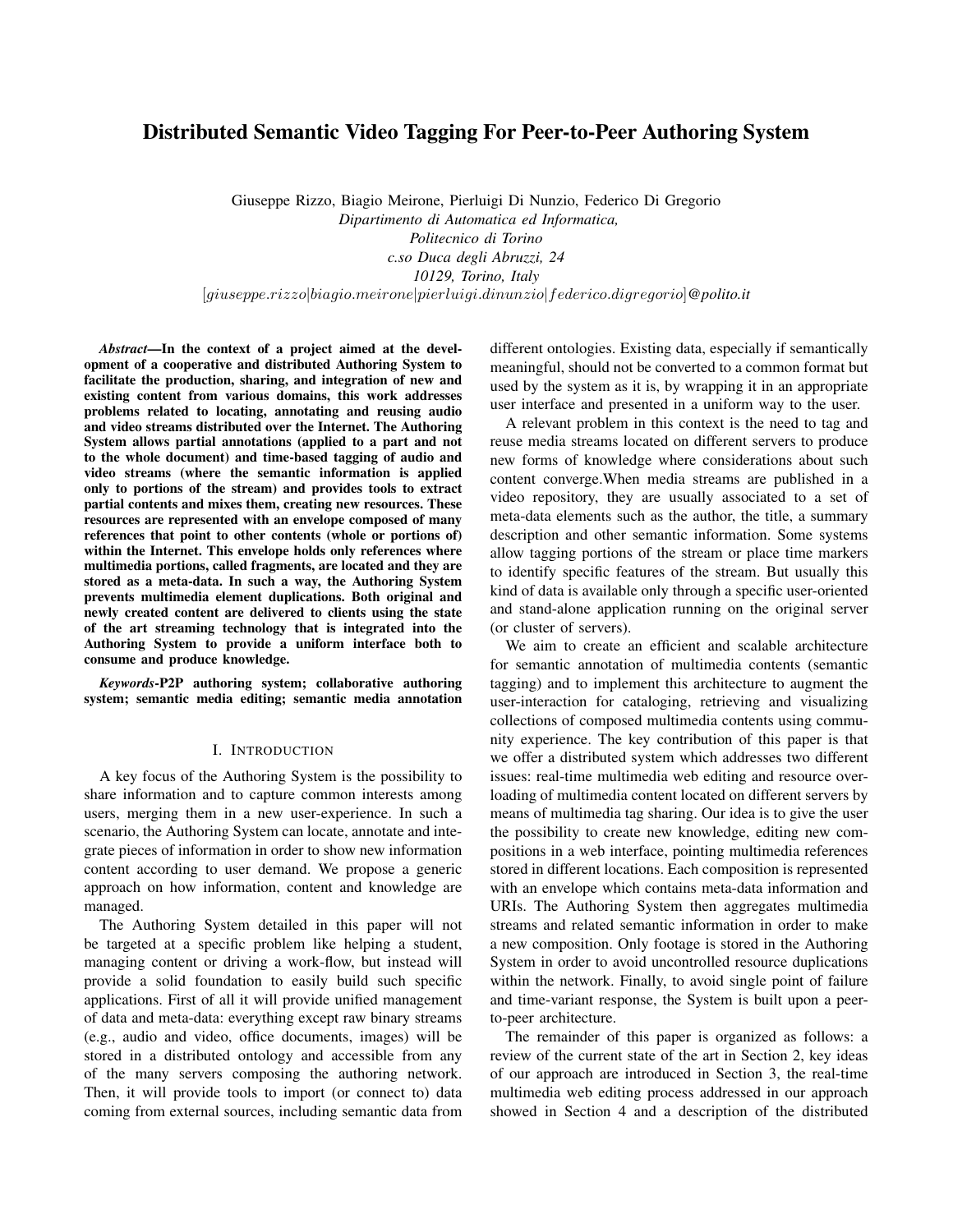Authoring System architecture in Section 5 followed by a general conclusions and future works in Section 6.

### II. RELATED WORK

Digital multimedia contents are an integral part of human communication. The ease of creating and capturing them has enabled their proliferation, making the interaction with online information largely visual. Chang et al. [3] were pioneers in this field and they addressed this problem using a repository optimized for querying and retrieval multimedia contents using the Internet. The authors focused on search problems of multimedia elements, which were edited in previous steps by means of dedicated technology (e.g. camera) and then published in the repository.

In previous works, other efforts were focused on building a system able to address the problem of facilitating production and editing of multimedia elements for any end-users. The Authoring System has been a recognized solution within the web user community for managing multimedia contents. Some approaches have developed collaborative tools for addressing the above problem. Sung and Lee [13] focused on an efficient concurrency control, based on user awareness, multiple versions, fine granularity of locking and access permissions of shared objects. Using their system, users in different places can author multimedia presentations in a unified spatio-temporal space, while freely traversing the spatial and temporal domain without changing the context of authoring. This study outlined the collaborative approach in the authoring multimedia system.

G. Stamou and S. Kollias [12] joined the semantic topic and multimedia elements. In their work, the authors investigated the semantic representation of multimedia content, mainly analyzing the community utilization and interaction. A multimedia content may be represented as a resource which transports a piece of information and can be augmented with user descriptions like tags, also called annotations. In this supervised approach, an important role is performed by the domain expert, who becomes the end user. Following this idea, Naphade et al. [8] provided a first approach of taxonomy in the video ontology domain. They optimized tools to facilitate end-user access, covered a large semantic space, made automated extraction feasible and increased observability in different broadcast news video data sets by means of adding context information also called annotations.

Indeed manual tagging of visual content has become widespread on the Internet through what is known as "folksonomy" in which human annotators provide descriptive content tags. Choy and Lui [4] showed how collaborative tagging system augments the user experience. One of the main problems is still the diversity and the inconsistency among these approaches. In the area of human tagging, a common challenge is to generate consistency among annotations in terms of both vocabulary and strategy. To overcome it, a common approach would be to use an ontology to map semantic annotations related to managed concepts. Kiriakov et al. [7] analyzed the usage of a lightweight upper level ontology to represent knowledge in a way which allowed automatic interpretations and inferences. The definition of a multimedia-driven ontology remains an issue, which we will address in the rest of this paper.

In [9], Paolillo and Penumarthy showed an example of "folksonomy" in a real video repository. They investigated the auto-clustering by means of "folksonomy" in a community of users. This approach showed an inconsistency among annotations because of the large number of tags created by users, but pointed out the meaning of semantic feature in a tagging element.

By means of this considerations, we address community oriented mechanism to manage the tag sharing of multimedia contents, which implement the web multimedia editing.

### III. APPROACH

A first step in the definition of the Authoring System is to adopt a specialized ontology that will hold semantic information. In this scenario, [5] and [7] demonstrate that "logically extensive" upper-level ontologies are extremely hard to agree on, to build, maintain, understand and use. This seems to give enough evidence that a lightweight upper level ontology is what semantic annotations need as a basis for representing the tag concept and for describing the community interactions among the users. In the scenario of global definition of semantic for managing Authoring Tagging System in online communities, one of the main work is Semantically-Interlinked Online Communities (SIOC) Core Ontology [2]. Bojars et al. [1] proposed new usage scenarios for online community site data and lets developers build innovative semantic applications on top of the existing Social Web, by means of the SIOC ontology.

Many researchers investigated in ontology creations for representing the semantic of video elements [6], [14]. They obtained different results which addressed one particular topic, e.g. to represent taxonomy of a kind of media or to identify event sequences or concepts. These outlined the difficult to create a standard video description domain. One of our goal is to preserve the semantic meaning of the multimedia content, wrapping it in a reference of the above ontology and augmenting its information by means of userannotations. For such reason we focus on the representation of a media as simple item, which is described by means of tag concept.

First of all, we map our usage-scenario in the above ontology; in particular we need to represent multimedia contents and user interactions in a common way, by means of ontology entities and inferences. We use the Item concept as the envelop of our main element (multimedia stream), after this we use the community concept to exploit the Friend of a Friend (FOAF) inferences among users. The information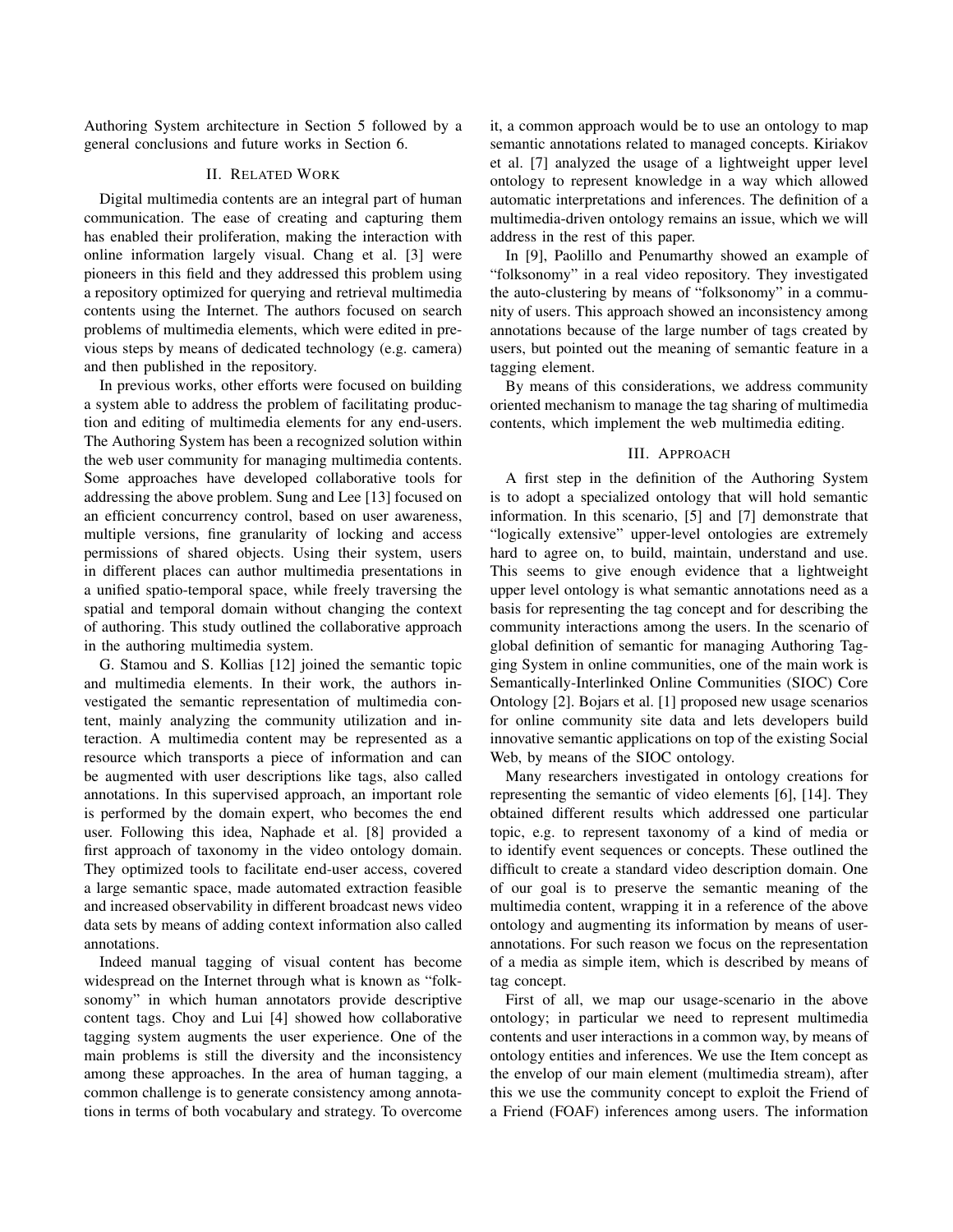

Figure 1. The architecture of our Authoring System aimed to get the user demand and to show the inferred data according to the ontology schema.

needed to represent a tag process is stored in a Tag entity. The inference between the multimedia content (Item) and the Tag is provided by means of the topic inference. To sum up, we use a sub-set of the overall entities contained in SIOC ontology to manage the relation between media elements and their annotations. In particular, the Item represents multimedia content descriptions (e.g. start-time, end-time, duration, streaming protocol, streaming source locator, etc.), the Tag holds category selection list and descriptions. Each user may perform the Post of any new resource (multimedia content) and may infer the Tag information, by means of topic inference.

As described previously, the ontology represents an upperlevel domain description, which is composed of entities linked using relations. These data are mapped in triples (s,v,o) and stored in a Resource Description Framework (RDF) repository. In particular, our data-base holds semantic information about audio and video streams: streaming sources locators, per-user annotated media fragments and per-user augmented composite streams. Streaming source locators are used to identify and access standard audio and video streams over the Internet. Users can tag, annotate and split into fragments such streams using tools provided by the Authoring System. Also, they can import any semantic information embedded in the stream itself using a standard data format like RDF or link to knowledge available on the originating server using a SPARQL endpoint.

Figure 1 shows the architecture of our Authoring System. The Representation State Transfer (REST) application server manages web resources between the outlined system with customers and it provides an interface for accessing the semantic data. These data are stored according to the SIOC ontology schema in a RDF storage. For each client interaction the Authoring System materializes the RDF data in a client managed way and sends the answer according to the HTTP protocol.

## IV. WEB MULTIMEDIA EDITING

A YouTube like system is developed to manage the web multimedia editing, performed by means of semantic tagging inferences. A web user is able to compound new Items which are made merging the semantic annotations of different Items. An important role is represented by the Item timeline. A user may select a part of the Item, which is called fragment and is characterized by a start-time and an endtime, and may create an annotation. In this way, the Item may be made from many fragments or annotations. Then, a user may divide the Item in a sequence of new elements, which are meaningful for him in a semantic way. Augmented information are expressed by means of triples and sent or gathered from the user through HTTP/SPARQL standard protocol.

Additionally, the gathered information can be assembled by users to define new virtual media streams that, from the consumer point of view, are played as a sequence of audio and video fragments that are joined to form a novel creative composition. The audio and video footage of this new composition is not stored anywhere in the network. It is provided in real time by the Authoring System, which will use streaming source locators to transparently join right media fragments following a user's play request. For such reason, the multimedia content remains the same and it is not copied in any clients, but it is stored only in one single source. Then, our Authoring System limits the network bandwidth consumption (it only exchange the RDF data) and it prevents the data redundancy among the different users.

The informational content, related to original media streams available in the Authoring System, increases implicitly with the number of annotated fragments. Those are created by the user-interaction through the mix of semantic relations. Even though this architecture is strictly dependent from the original source (the source change may require a new index schema for all fragments), on the other hand, it provides a consistency check on data represented by annotations. In addition, this kind of information becomes available for all users and, in a trusted network, the global information grow continuously with community interactions.

Figure 2 shows a mix of new stream, which is composed of many parts of contents created by the community and localized within the Internet. A user client communicates with the Authoring System by means of a HTTP/SPARQL channel. The Authoring System indexes the required resources and sends to the user a list of meta-information according to the demand. This envelop included the URI reference where the user client may stream the multimedia content, with additional information like descriptions and time-line parameters. The user client communicates with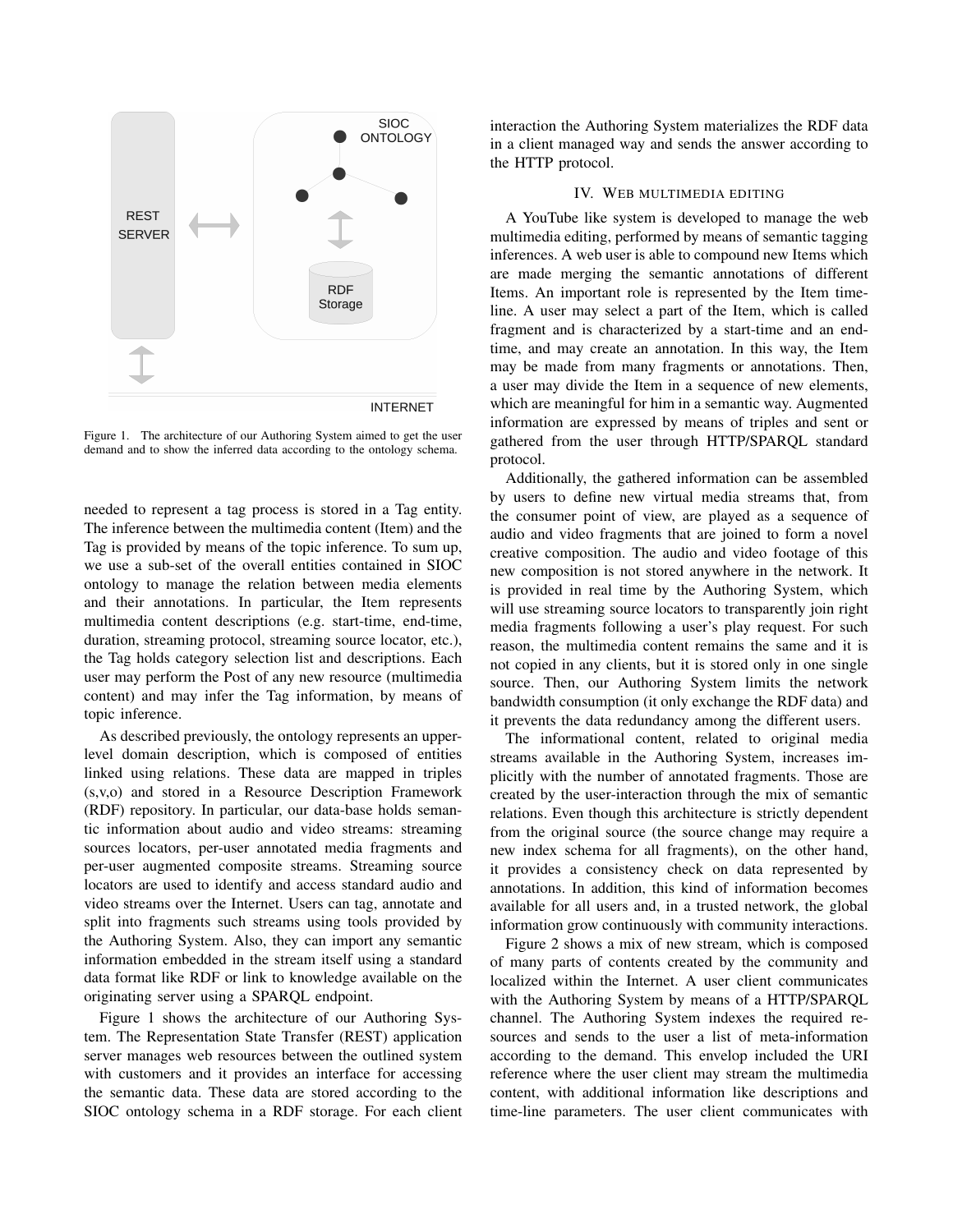

Figure 2. The interaction from the end-user and our Authoring System aimed to discover the meta-data information indexed into our repository.

multimedia content servers by means of RTSP/RTP (or similar streaming protocol).

### V. DISTRIBUTED AUTHORING SYSTEM

As the number of users of the Authoring System increases, we can expect the storage space required by the ontology and the bandwidth needed by the Authoring System to deliver virtual streams to both grow. To overcome this problem, we use a peer-to-peer network to accommodate for the new storage space and bandwidth requirements. Each node is at the same time an autonomous Authoring System and part of two different P2P networks: a distributed RDF storage and a Peer-to-Peer file-sharing cloud.

In our previous work [11], we proposed an architecture for a load balanced and reliable RDF storage system which manipulated semantic information within a distributed peerto-peer network. Peers are self organized in a ring topology, based on a Distributed Hash Table (DHT), where each node is assigned a segment of the key space that can dynamically change in order to maintain a uniform distribution of the data among the participating peers. Data redundancy is then used to replicate each triple in multiple locations so that, in case of peer failures, neighbor nodes can act on their behalf and return consistent results. Additionally, each node provides an entry point able to resolve atomic, disjunctive and conjunctive SPARQL queries on the network semantic knowledge. We use this architecture to implement a reliable storage layer, distributed among a trusted network of peers.

For what concerns the streaming layer, we adopt the BitTorrent protocol. Pouwelse et al. [10] showed the large adaption of this protocol by the community and the significant performance in the P2P architecture. Additionally, the index mechanism used by the BitTorrent peers can augment



Figure 3. The distributed Authoring System architecture, composed of two layers: the reliable RDF repository layer, built up on the P2P network and BitTorrent streaming layer

our approach based upon the pointing of resource by means of URI references.

Using the distributed RDF storage, each Authoring System has direct access to full semantic information generated by all nodes within the network. Moreover, it can act as a streaming server and when it receives a demand can decide, considering its bandwidth load estimations and network files distribution, to assemble and play the media stream directly, to demand part of the work to its peers or redirect full request to the P2P overlay. In Figure 3, we can analyze the proposed distributed Authoring System approach, composed of two layers: in the top the P2P knowledge layer, which hosts the RDF data of the whole ontology and the P2P streaming architecture in the bottom level.

### VI. CONCLUSIONS AND FUTURE WORKS

In this paper we have presented a distributed semantic peer-to-peer Authoring System, joined with a semantic video sharing context and used to obtain web multimedia editing.

A novel approach is used to develop the Authoring System based on two P2P layers that manage the ontology editing real-time and video streaming. The proposed architecture shows an information sharing model which permits to reference in a transparent way portion of media elements, which are published in a network and stored in external video repositories. Only using the web-based application, a user may edit multiple streams and join them in such a way to perform a complete playlist. This process prevents the copy of overall multimedia contents on a client and, by means of tagging information, compounds a new element only pointing parts of contents. For this reason, our system firstly reuses already existing source or parts of and, then, refurbishes new contents. In the post-production step, the new content is shared with the overall community. Additionally,